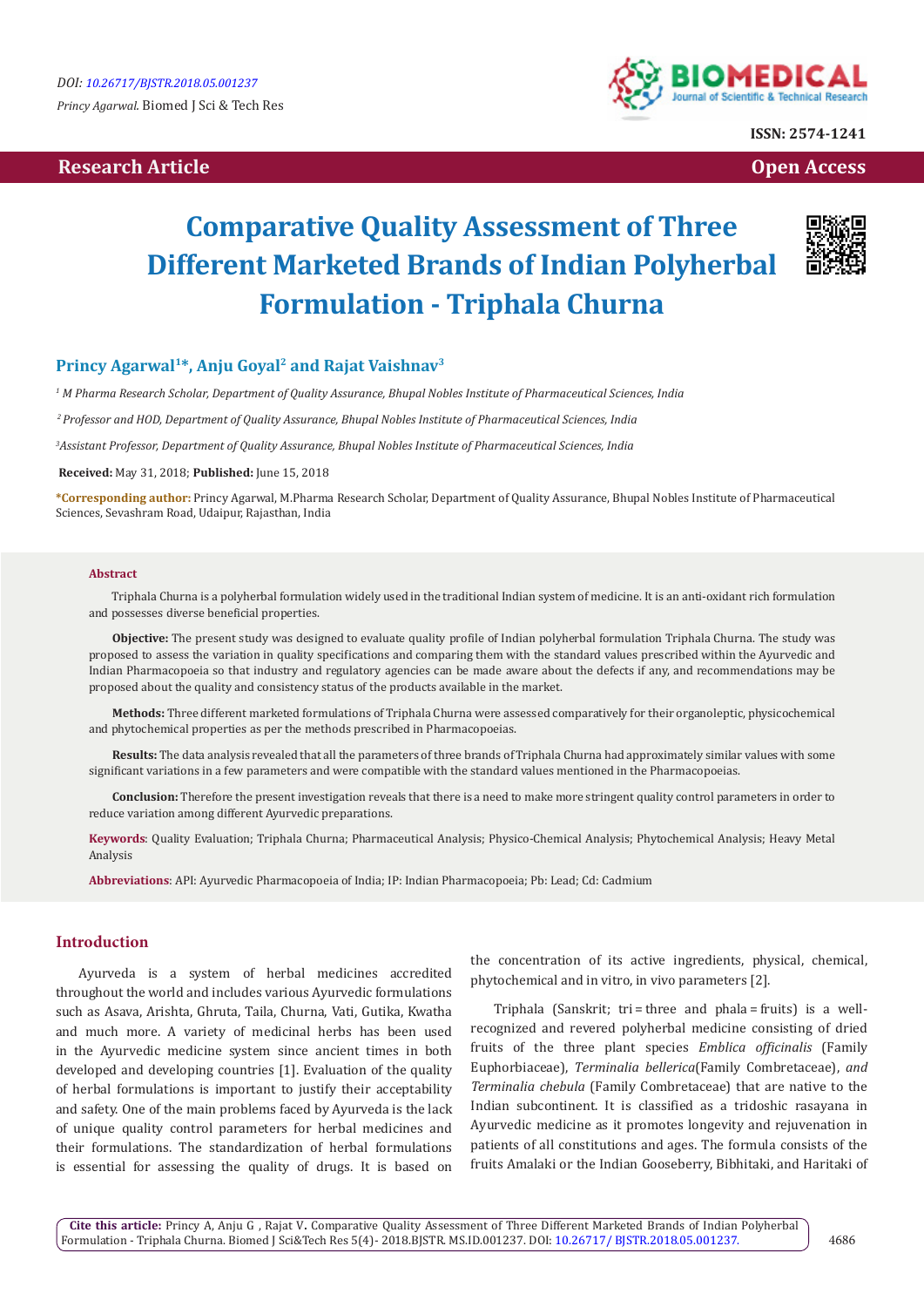the three plants generally in equal proportions (1:1:1) and has been used in traditional medicine in India for over 1000 years [3]. It has various applications in medical field like laxative, eye rejuvenator, antiinflammatory, antiviral and so on. It is also effective in headache, dyspepsia, ascites, and leucorrhea, also used as a blood purifier and possess anti- inflammatory, analgesic, antiarthritic, hypoglycemic and anti -aging properties. Triphala is claimed to have antiviral and antibacterial effect [4-13].

# **Materials and Methods**

# **Procurement of Samples**

The following marketed Triphala Churna preparations were used in the present study. Brand A (Batch No. AL 1700), Brand B (Batch No. E-1701), Brand C (Batch No. #A-TPC015). All brands of the Triphala Churna were procured from the local market from the registered Ayurvedic Pharmacy.

# **Organoleptic Evaluation**

All the organoleptic properties viz. color, odor, taste, and texture of the drug to touch were performed as per standard procedure and noted down.

# **Pharmaceutical Evaluation**

Pharmaceutical parameters like Bulk density, Tapped density, Carr's Index, Hausner's Ratio and Angle of repose were determined as per standard protocols.

**Determination of Bulk Density and Tapped Density:** Bulk density is defined as the mass of many particles of the material divided by the total volume they occupy. The total volume includes particle volume, inter-particle void volume and internal pore volume. Tapped density is the term used to describe the bulk density of a powder (or granular solid) after consolidation/compression prescribed in terms of "tapping" the container of powder a measured number of times, usually from a predetermined height.

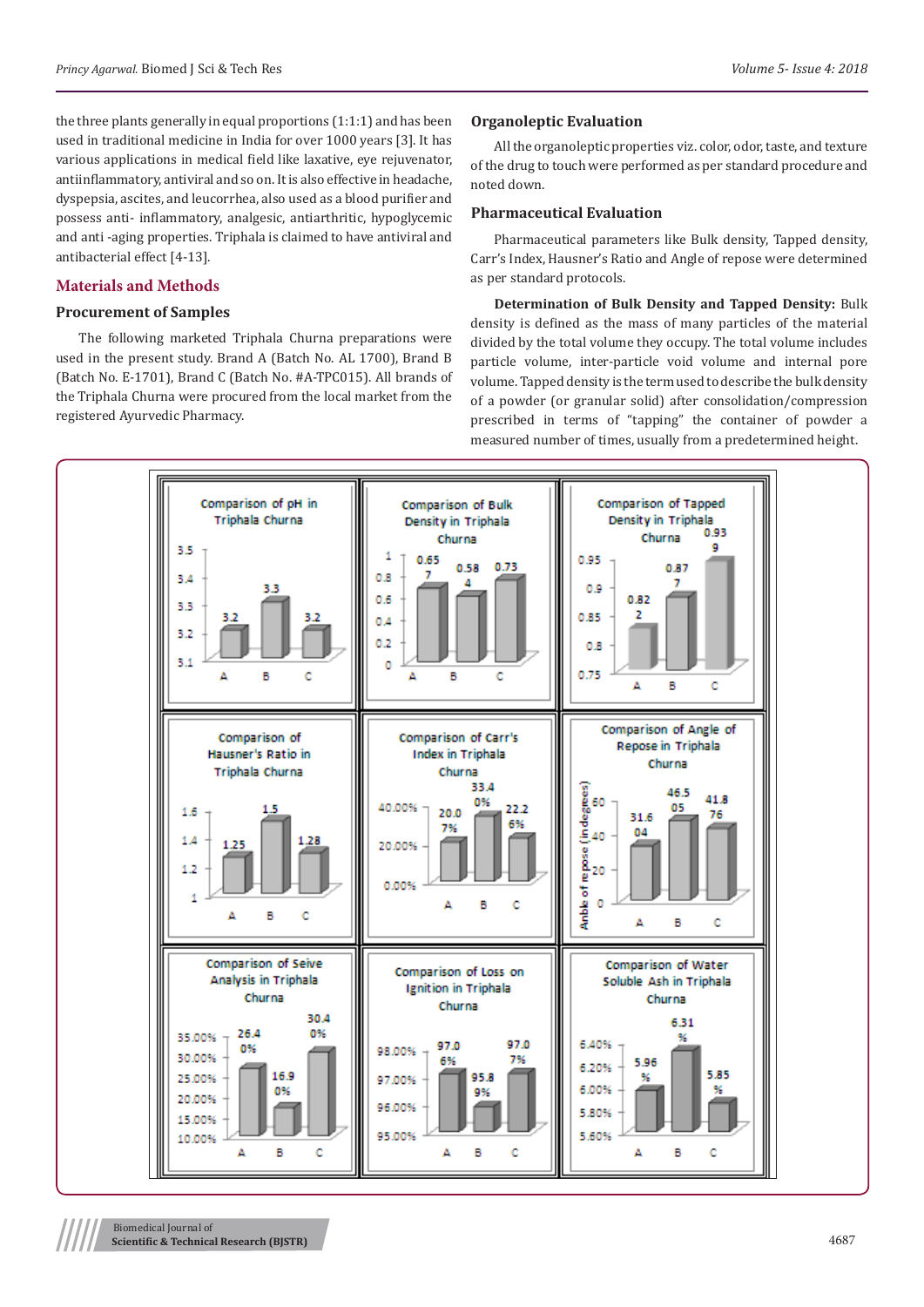

The term bulk density refers to a measure used to describe a packing of particles or granules and the term Tapped density refers to the true density of the particles or granules (Figure 1).

Formula for calculation:

of power taken<br>alumn of novelow  $=\frac{10}{\pi r^2}$ *bulk Density* =  $\frac{Weight\ of\ power\ taken}{Bulk\ Volume\ of\ powder} = \frac{10}{\pi r^2 h_l}$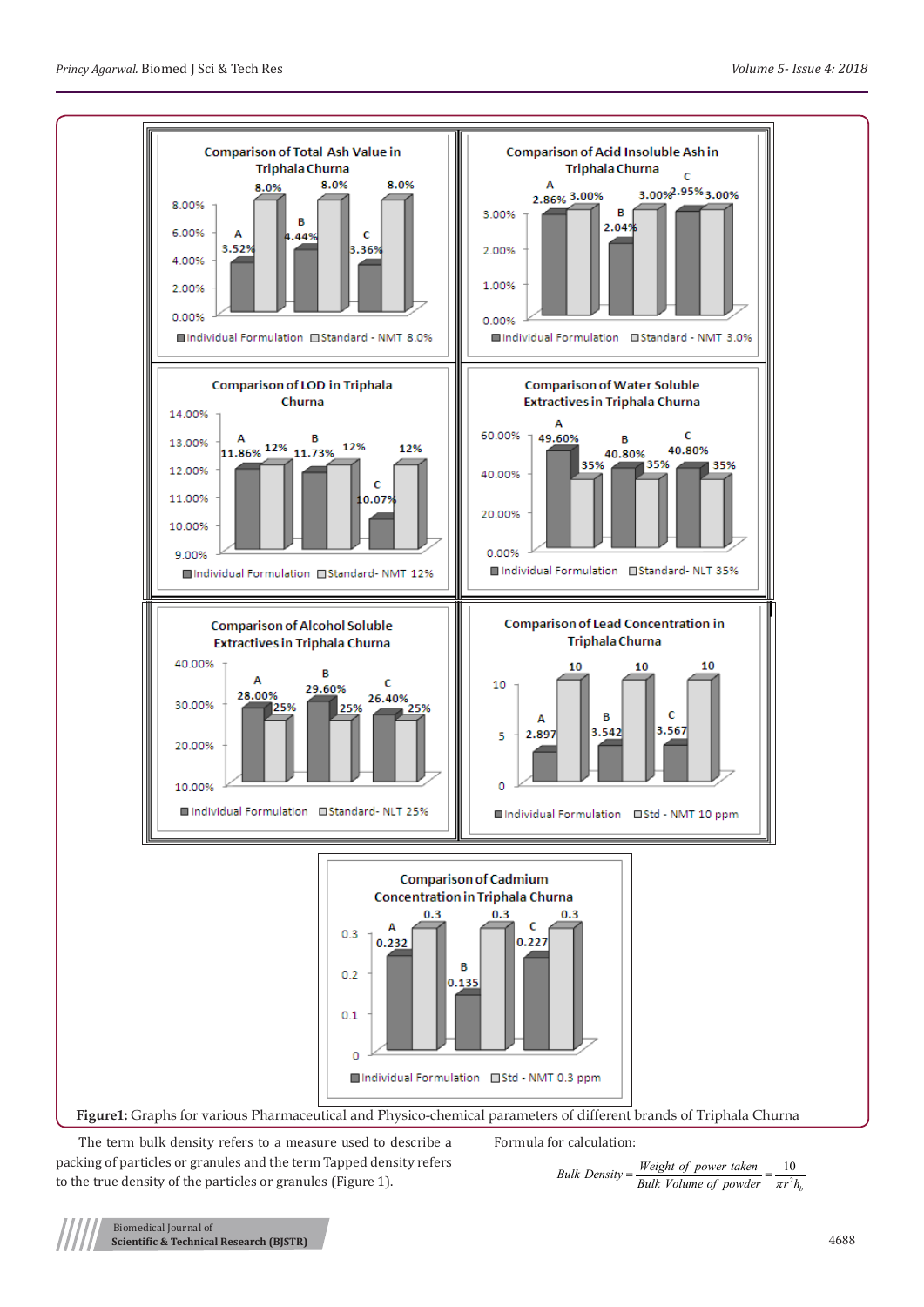Tapped Density = 
$$
\frac{Weight\ of\ powder\ taken}{Tapped\ Volume\ of\ powder} = \frac{10}{\pi r^2 h_t}
$$

Where,

πr2 h = Volume of Graduated Cylinder

 $h_{b}$  = Bulk height of powder

 $h =$  Tapped height of powder

**Determination of Carr's Compressibility Index:** The Carr index is an indication of the compressibility of a powder. It is another indirect method of measuring the powder flow from bulk and tapped density.

Formula for calculation:

 $Carr's Index (%) = \frac{Tapped Density - Bulk Density}{Tapped Density} \times 100$ 

**Determination of Hausner's Ratio:** Hausner's ratio is related to inter-particle friction and as such can be used to predict the powder flow properties.

Formula for calculation:

$$
Hausner's Ratio = \frac{Tapped Density}{Bulk Density}
$$

**Determination of Angle of Repose:** The angle of repose is a parameter used to estimate the flowability of a powder. It is defined as the maximum angle possible between the surface of the pile of powder and the horizontal plane. Powders with low angles of repose will flow freely and powders with high angles of repose will flow poorly.

Formula for calculation:

$$
tan \theta = \frac{h}{r}
$$

Where,

θ = Angle of repose

h = Height of pile

r = radius of the base of pile tan vv

#### **Physico-Chemical Evaluation**

Physicochemical parameters like foreign matter, moisture content (Loss on Drying), pH, total ash, acid Insoluble ash, water-soluble extractive, alcohol soluble extractive values of all three samples were determined as per standard protocols. All the procedures are described as follows:

**Determination of Foreign Matter**: 100g of sample was taken and spread in a thin layer on a suitable platform and was examined in daylight with unaided eye (or using 6x or 10x magnifying glass) and the foreign matter was separated and weighed. The percentage of foreign matter was calculated with reference to the drug sample.

**Standard:** The sample should not contain more than 2% of foreign matter, unless otherwise specified in individual monograph.

#### **Determination of Moisture Content/ Loss on Drying (LOD)**:

An accurately weighed 5g of polyherbal formulation powder was taken in a tarred evaporating dish. The crude drug was then heated at 105 °C in an oven for 3 hours. The drying and weighing was continued at half an hour interval until difference between two successive weighing corresponded to, not more than 0.25 per cent. Percentage moisture content of the sample was calculated with reference to the air dried powdered drug material.

Formula for calculation:

$$
\%LOD = \frac{w_2 - w_3}{w_3 - w_1} \times 100\%
$$

Where,

 $W_1$  = weight of container (g)

 $W<sub>2</sub>$  = weight of container + wet sample (g)

 $W_{3}$  = weight of container + dried sample (g)

 $W_2 - W_3$  = weight of moisture

 $W_3$ -  $W_1$  = weight of dried sample

## **Determination of Loss on Ignition (LOI)**

An accurately weighed 5g of polyherbal formulation powder was taken in a previously ignited and tared silica crucible and was heated in the oven at 105 °C overnight (or the previously dried sample can also be used). The crucible was cooled and reweighed. The crucible was then placed into the furnace tray and was ignited in the Muffle Furnace at 500 °C for about 4hrs. The sample was then cooled in a dessicator for 30min and reweighed with the ash in it  $(W<sub>A</sub>)$ . The observations were noted.

Formula for calculation:

$$
\%LOI = \frac{w_s - w_a}{w_s - w_c} \times 100\%
$$

Where,

 $W_c$  = weight of crucible (g)  $W_s$  = weight of sample (g)  $W_1$  = weight of ash (g)

**Determination of Total Ash**: An accurately weighed 3g of the sample was taken in a previously ignited and tared silica dish/ crucible. The material was evenly spread and ignited in a Muffle Furnace by gradually increasing the temperature to not more than 450 °C – 600 °C till the carbon free ash was not obtained. The total ash value was calculated with reference to the air-dried powdered drug material.

Formula for calculation:

Weight of % 100% Weight of sample taken *Ash Total Ash* <sup>=</sup> <sup>×</sup>

**Determination of Acid Insoluble Ash**: Ash above obtained, was boiled for 5min with 25ml of 1M Hydrochloric acid and filtered using an ash less filter paper. Insoluble matter retained on filter paper was washed with hot water and filter paper was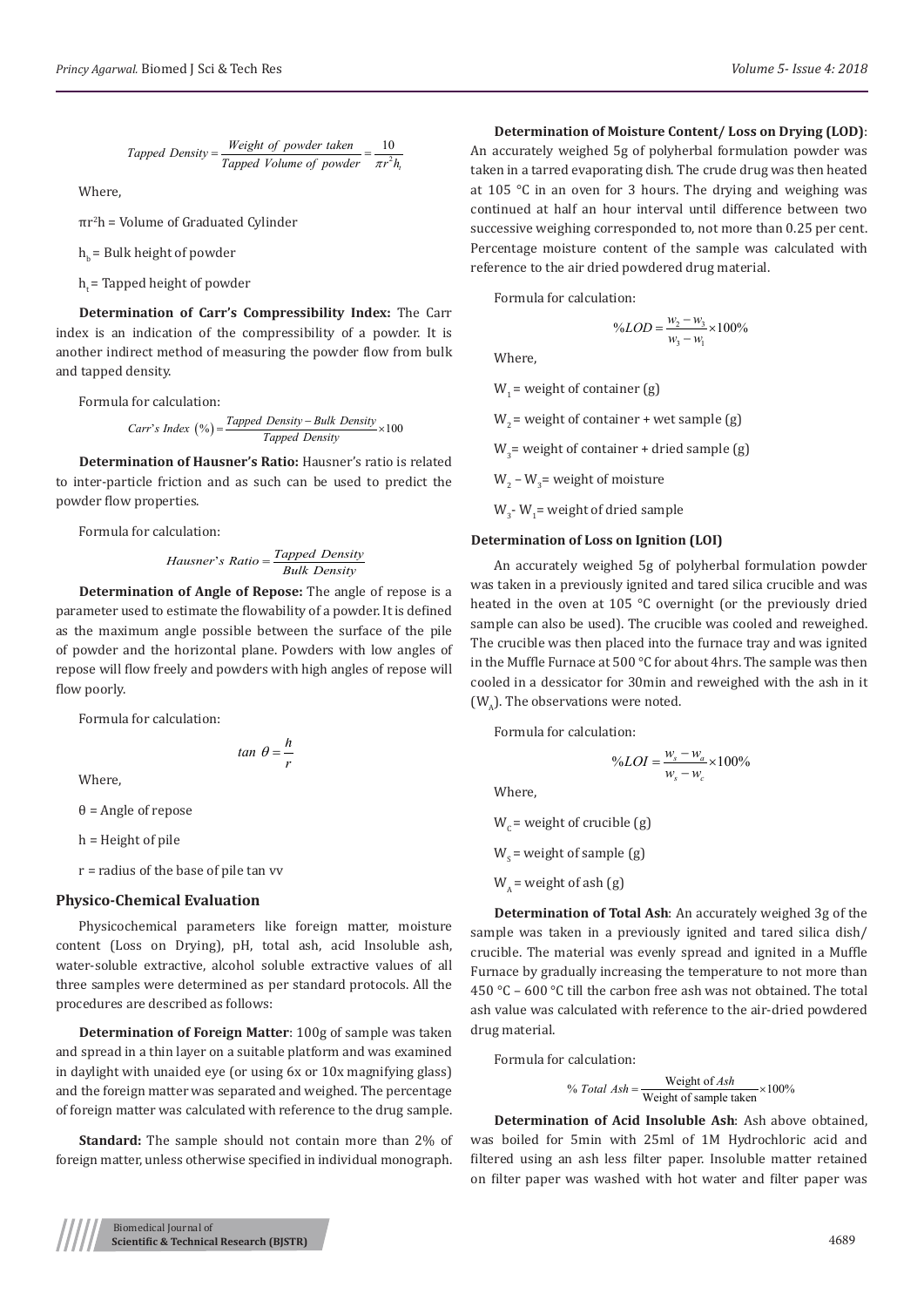burnt to a constant weight in a muffle furnace. The percentage of acid insoluble ash was calculated with reference to the air-dried powdered drug material.

Formula for calculation:

% of acid-Insoluble  $Ash = \frac{\text{Weight of } acid \text{ insoluble residue}}{\text{WEAL of } 2} \times 100\%$ Weight of sample taken

**Determination of Water Soluble Ash**: 1g of ash obtained in total ash experiment was boiled for 5min with 25ml water and insoluble matter collected on an ashless filter paper which was then washed with hot water and ignited for 15min at a temperature not exceeding 450 °C in a muffle furnace. Difference in weight of ash and weight of insoluble matter was determined as difference represents the value. The percentage of water insoluble ash was calculated with reference to the air-dried powdered drug material.

Formula for calculation:

% of water soluble  $Ash = \frac{\text{Weight of water soluble residue}}{\text{EXEC}} \times 100\%$ Weight of sample taken

### **Determination of Extractive Values**

a. Determination of Alcohol Soluble Extractives: 5gm of churna was accurately weighed and placed inside a glass stoppered conical flask. It was then macerated with 100ml of ethanol. The flask was shaked frequently during the first 6 hours and was kept aside without disturbing for 18 hours. It was then filtered and about 25ml of filtrate was transferred into a tared flat-bottomed shallow dish and was evaporated to dryness on a water bath. It was then dried to 105 °C for 6 hours, cooled and finally weighed. The percentage of Alcohol Soluble extractives was calculated with reference to the air-dried powdered drug material.

Formula for calculation:

% of alcohol soluble Extractive = 
$$
\frac{\text{Weight of residue} \times 100 \times 100}{25 \times \text{Weight of sample taken}} \%
$$

|  | Table 2: Preliminary Phytochemical Tests for Plant Extracts |  |
|--|-------------------------------------------------------------|--|
|  |                                                             |  |

b. Determination of Water Soluble Extractives: Proceed as directed for determination of Alcohol–Soluble Extractive, using chloroform water (2.5ml chloroform in purified water to produce 1000ml) instead of ethanol.

**Determination of pH Value**: The powder sample of triphala churna was weighed to about 5g and immersed in 100 ml of water in a beaker. The beaker was closed with aluminum foil and left behind for 24 hours in room temperature. Later the supernatant solution was decanted into another beaker and the pH of the formulation was determined using a calibrated digital pH meter.

#### **Phytochemical Evaluation**

The aqueous and alcoholic extracts of the respective formulations were prepared and were subjected to preliminary phytochemical screening. These tests reveal the presence of various bioactive secondary metabolites which might be responsible for their medicinal attributes. Methods for preliminary qualitative phytochemical tests of the plant extracts are given below in the Tables 1 & 2.

|  | Table 1: Relationship of Angle of Repose, Carr's Index & |  |  |  |  |
|--|----------------------------------------------------------|--|--|--|--|
|  | Hausner's Ratio with Flow Properties of Powder.          |  |  |  |  |

| Angle of<br>Repose | Carr's Index | Hausner's<br>Ratio | <b>Flow</b><br><b>Properties</b> |
|--------------------|--------------|--------------------|----------------------------------|
| 25-30              | < 10         | $1.00 - 1.11$      | Excellent                        |
| 31-35              | $11 - 15$    | 1.12-1.18          | Good                             |
| 36-40              | 16-20        | 1.19-1.25          | Fair                             |
| $41 - 45$          | $21 - 25$    | 1.26-1.34          | Passable                         |
| 46-55              | 26-31        | 1.35-1.45          | Poor                             |
| 56-65              | 32-37        | 1.46-1.59          | Very Poor                        |
| >66                | >38          | >1.60              | Very Very Poor                   |

| S.No.            | <b>Phyto-</b><br><b>Constituents</b> | <b>Name of Tests</b>  | Procedure                                                                    | <b>Observation</b>                                                                |
|------------------|--------------------------------------|-----------------------|------------------------------------------------------------------------------|-----------------------------------------------------------------------------------|
| 1.               | Alkaloids                            | Mayer's test          | 2ml extract + few drops of HCl + Mayer's reagent                             | <b>Cream Precipitation</b>                                                        |
|                  |                                      | Hager's test          | 2ml extract + few drops of HCl + Hager's reagent                             | <b>Yellow Precipitation</b>                                                       |
|                  |                                      | Wagner's test         | 2ml extract + few drops of HCl + Wagner's reagent                            | Reddish brown color                                                               |
| 2.               | Carbohydrates                        | Molish test           | 2ml extract + 2 Drops of Molish reagent + few drops of Conc.<br><b>H2SO4</b> | Violet or Reddish color                                                           |
| 3.               | Reducing<br>sugars                   | Fehling's test        | 1ml extract + 1ml Fehling Solution (A and B)                                 | First a Yellow and then Brick<br>Red Precipitation                                |
| Flavonoids<br>4. |                                      | Alkaline reagent test | 2ml extract + few drops of 40% NaOH solution                                 | Intense yellow color forms<br>which becomes colorless on<br>addition of dil, acid |
|                  |                                      | Lead acetate test     | 2ml extract + few drops of Lead Acetate solution                             | Yellow precipitation                                                              |
| 5.               | Saponins                             | Foam test             | 2ml extract + 4ml distilled H2O<br>Mix well and shake vigorously             | Foam formation                                                                    |
| 6.               | Tannins                              | Braymer's test        | 2ml extract + 2ml $H2O + 2-3$ drops of 5% FeCl3                              | Black green or bluish color                                                       |

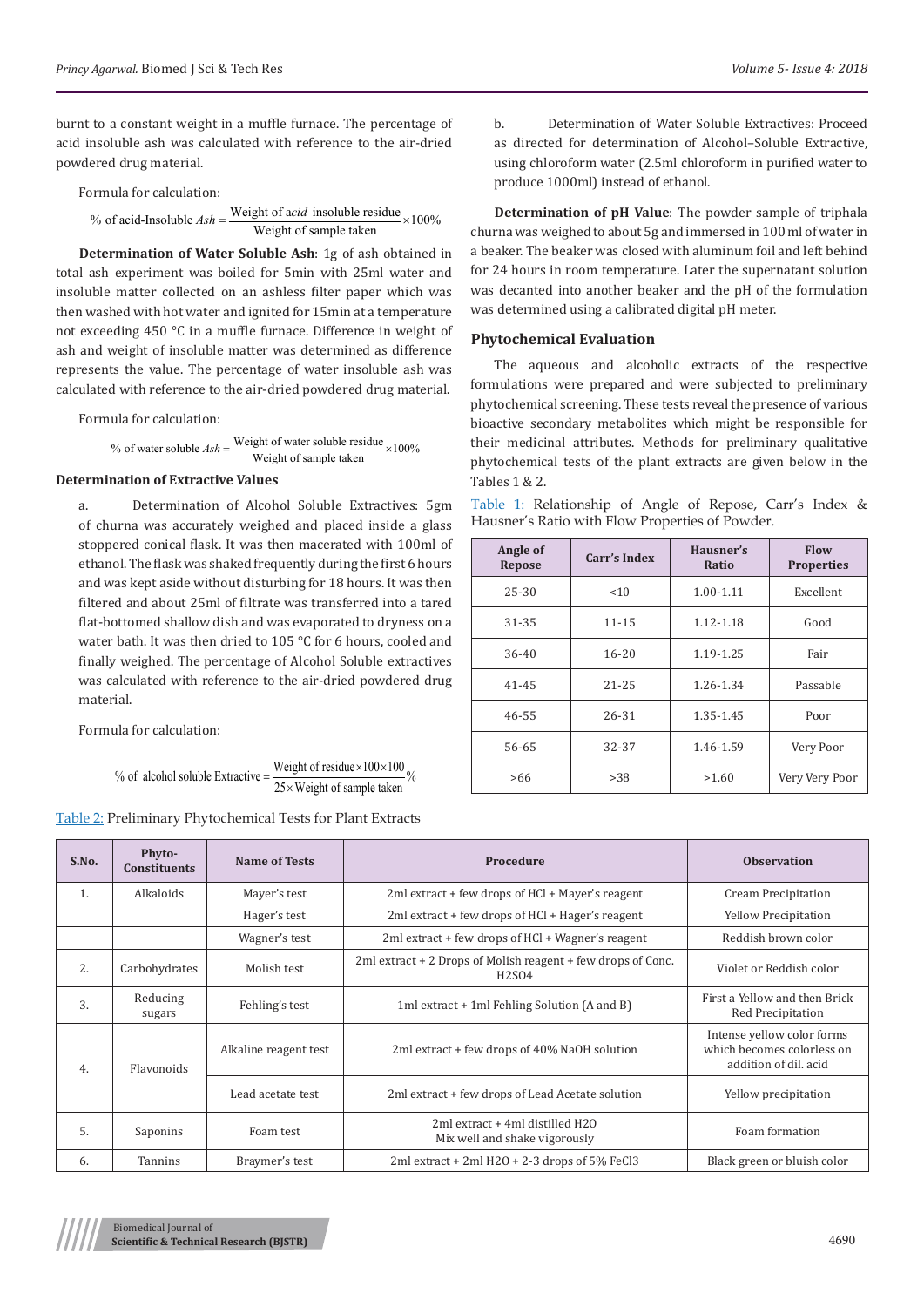| 7.  | <b>Steroids</b> | Salkowski's test       | 2ml extract + 2ml Chloroform + 2ml Conc. H2SO4                                                      | Chloroform layer appears red<br>and acid layer shows greenish-<br>yellow fluorescence                 |
|-----|-----------------|------------------------|-----------------------------------------------------------------------------------------------------|-------------------------------------------------------------------------------------------------------|
| 8.  | Proteins        | Millon's test          | 3ml extract + 5ml Millon's reagent                                                                  | White precipitate which turns<br>brick red on warming                                                 |
| 9.  | Glycosides      | Keller Killiani's test | 2ml extract + Glacial acetic Acid + 1 drop of $5\%$ FeCl3 + Conc.<br>H <sub>2</sub> SO <sub>4</sub> | Reddish brown color appears<br>at the junction of 2 layers and<br>upper layer appears bluish<br>green |
| 10. | Phenols         |                        | 2-3ml of extract + few drops of 5% FeCl3 solution                                                   | Deep blue-black color                                                                                 |
|     |                 |                        | 2-3ml of extract + few drops of Lead Acetate solution                                               | White precipitate                                                                                     |
| 11. | Amino acids     | Ninhydrin test         | 3ml of extract $+$ 3 drops of 5% Ninhydrin solution<br>Keep in boiling water bath for 10min.        | Purple or bluish color appears                                                                        |
| 12. | Terpenoids      | Copper Acetate test    | 2ml extract dissolved in water + 3-4 drops of Copper Acetate<br>solution                            | Emerald green color                                                                                   |

## **Determination of Heavy Metals (Lead and Cadmium)**

**Method (Direct Calibration Method)**: Three reference solutions of the element being examined having different concentrations were prepared covering the range recommended by the instrument manufacturer. Separately the corresponding reagents were added for the test solution and the blank solution was prepared with the corresponding reagents. The absorbance of the blank solution and each reference solution were measured separately, and the readings were recorded. A calibration curve was prepared with the average value of 3 readings of each concentration on the ordinate and the corresponding concentration on the abscissa. A test solution of the substance being examined was prepared as specified in the monograph. The concentration was adjusted such that it falls within the concentration range of the reference solution. The absorbance was measured 3 times, and the readings were recorded and the average value was calculated. The mean value was interpolated on the calibration curve to determine the concentration of the element.

**Preparation of Lead standard solution**: Lead standard solutions were prepared from Stock solution (1000ppm Sisco Research Laboratories Pvt. Ltd. stock solution). Standard solutions of concentrations, 2, 4, 6, 8 and 10ppm were prepared. The absorption of standard solution measured at 217nm using hallow cathode lamp as a light source & air acetylene blue flame on Atomic absorption Spectrophometer.

**Preparation of Cadmium standard solution**: Cadmium standard solutions were prepared from Stock solution (1000ppm Sisco Research Laboratories Pvt. Ltd. stock solution). Standard solutions of concentrations 0.2, 0.4, 0.6, 0.8 and 1.0ppm was prepared. The absorption of standard solution measured at 228.8nm using hallow cathode lamp as a light source & air acetylene blue flame on Atomic absorption Spectrophometer.

**Preparation of Test solution**: Weigh accurately about 0.5g of the coarse powder of the substance being examined, transfer into a casparian flask, add 5-10ml of the mixture of nitric acid (HNO3) and perchloric acid (HCIO4) (4 : 1), add a small hopper on the flasktop, macerate overnight, heat to slake on the electric hot plate, keep somewhat-boiling, if brownish-black in color, add again a quantity of the above mixture, continuously heat till the solution becomes clear and transparent, then raise temperature, heat continuously to thick smoke, till white smoke disperse, the slaked solution becomes colorless and transparent or a little yellow, cool, transfer it into a 50ml volumetric flask, wash the container with 2% nitric acid solution (HNO $_{\rm 3}$ ), add the washing solution into the same volumetric flask and dilute with the same solvent to the volume, shake well. Prepare synchronously the reagent blank solution according to the above procedure.

**Determination**: Measure accurately 1ml of the test solution and its corresponding reagent blank solution respectively, add 1 ml of solution containing  $1\%$  NH<sub>4</sub>H<sub>2</sub>PO<sub>4</sub> and 0.2% Mg(NO<sub>3</sub>)<sub>2</sub>, shake well, pipette accurately 10-20μl to determine the absorbance.

**Sample analysis**: The analysis of the digested samples were carried out using an Atomic Absorption Spectrophotometer (EC Electronics Corporation of India limited AAS Element AS AAS4141) for Lead and Cadmium. The instrumental conditions for Lead analysis are depicted in Table 3.

Table 3: Instrumental Conditions for Analysis of Lead and Cadmium.

| <b>Parameters</b> | <b>Ph</b>           | C <sub>d</sub>      |
|-------------------|---------------------|---------------------|
| Wavelength (nm)   | 217                 | 228.8               |
| Slit width (nm)   | 1.0                 | 0.5                 |
| Light Source      | Hollow Cathode Lamp | Hollow Cathode Lamp |
| Flame type        | Air/C2H2            | Air/C2H2            |
| Current           | 10                  | 3.5                 |
| AAS Technique     | Flame               | Flame               |

## **Results**

## **Organoleptic Evaluation**

The observations for the organoleptic evaluation of three brands of Triphala Churna are reported in Table 4.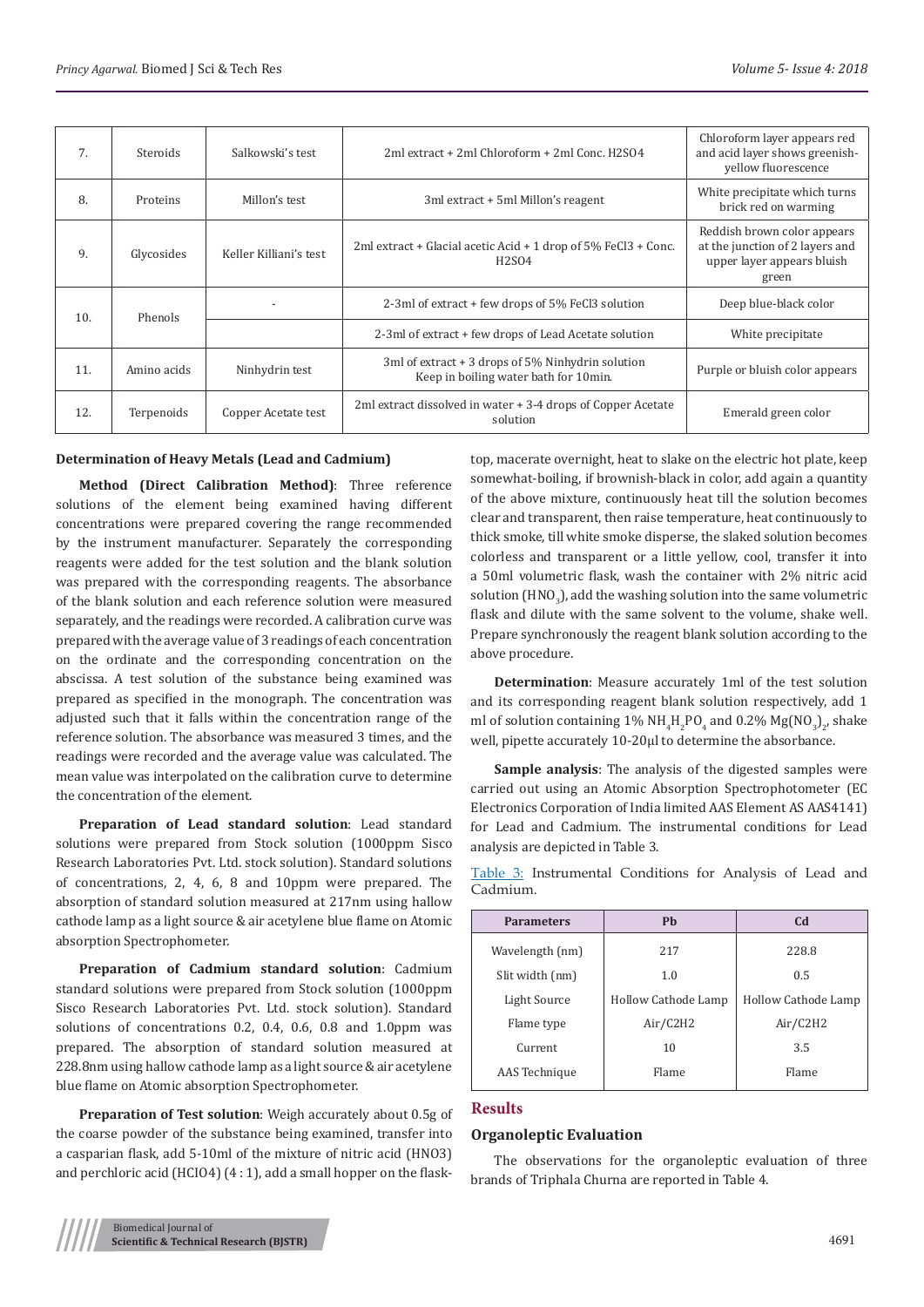Table 4: IResults for Organoleptic Evaluation of different brands of Triphala churna

| S.No. | <b>PROPERTIES</b> | <b>BRANDA</b>  | <b>BRAND B</b>            | <b>BRAND C</b>            |
|-------|-------------------|----------------|---------------------------|---------------------------|
| 1.    | Appearance        | Powder         | Powder                    | Powder                    |
| 2.    | Color             | <b>Brown</b>   | Light Brown               | Yellowish<br>Brown        |
| 3.    | 0dor              | Characteristic | Characteristic            | Characteristic            |
| 4.    | Taste             | Salty and sour | Salty and<br>sour         | <b>Bitter</b>             |
| 5.    | Texture           | Fine Powder    | Moderately<br>Fine Powder | Moderately<br>Fine Powder |

# **Pharmaceutical Evaluation**

The observations for the pharmaceutical evaluation of three brands of Triphala Churna are reported in Table 5.

Table 5: Results for Pharmaceutical Evaluation of different brands of Triphala churna.

| S.No. | <b>PROPERTIES</b>   | <b>BRANDA</b> | <b>BRAND B</b> | <b>BRAND C</b> |
|-------|---------------------|---------------|----------------|----------------|
| 1.    | <b>Bulk Density</b> | 0.657         | 0.584          | 0.730          |
| 2.    | Tapped<br>Density   | 0.822         | 0.877          | 0.939          |
| 3.    | Hausner's<br>Ratio  | 1.25          | 1.50           | 1.28           |
| 4.    | Carr's Index        | 20.07%        | 33.40%         | 22.26%         |
| 5.    | Angle of<br>Repose  | $31.604^0$    | $46.505^{0}$   | $41.876^{0}$   |

Table 7: Phytochemical Screening of Triphala Churna.

## **Physico-Chemical Evaluation**

The observations for the physico-chemical evaluation of three brands of Triphala Churna are reported in Table 6.

Table 6: Results for Physico-chemical Evaluation of different brands of Triphala churna.

| S.NO. | <b>PROPERTIES</b>                         | <b>BRAND</b><br>A | <b>BRAND</b><br><sub>R</sub> | <b>BRAND</b><br>C | <b>STANDARD</b><br>$(\text{IP})$ |
|-------|-------------------------------------------|-------------------|------------------------------|-------------------|----------------------------------|
| 1.    | <b>Foreign Matter</b>                     | Nil               | Nil                          | Nil               | NMT 3.0%                         |
| 2.    | рH                                        | 3.2               | 3.3                          | 3.2               |                                  |
| 3.    | Loss on<br>Drying/<br>Moisture<br>Content | 11.86%            | 11.73%                       | 10.07%            | NMT 12.0%                        |
| 4.    | Water Soluble<br>Extractive               | 49.6%             | 40.8%                        | 40.8%             | NLT 35.0%                        |
| 5.    | Alcohol Soluble<br>Extractive             | 28.0%             | 29.6%                        | 26.4%             | NLT 25.0%                        |
| 6.    | Loss on<br>Ignition                       | 97.06%            | 95.89%                       | 97.07%            |                                  |
| 7.    | <b>Total Ash Value</b>                    | 3.52%             | 4.44%                        | 3.36%             | NMT 8.0%                         |
| 8.    | Acid Insoluble<br>Ash                     | 2.86%             | 2.04%                        | 2.95%             | NMT 3.0%                         |
| 9.    | Water Soluble<br>Ash                      | 5.96%             | 6.31%                        | 5.85%             |                                  |

# **Phytochemical Evaluation**

The observations for the phytochemical evaluation of three brands of Triphala Churna are reported in Table 7.

| S. No. | РНҮТО-<br><b>CONSTITUENT</b> | <b>NAME OF TESTS</b>     | <b>BRANDA</b>            |                          | <b>BRAND B</b>           |                          | <b>BRAND C</b>                   |                          |
|--------|------------------------------|--------------------------|--------------------------|--------------------------|--------------------------|--------------------------|----------------------------------|--------------------------|
|        |                              |                          | Aq.                      | Alco.                    | Aq.                      | Alco.                    | Aq.                              | Alco.                    |
|        |                              | Hager's test             | $\overline{\phantom{a}}$ | $\overline{a}$           | $\overline{\phantom{a}}$ | $\overline{\phantom{a}}$ | $\overline{\phantom{a}}$         | $\overline{\phantom{a}}$ |
| 1.     | Alkaloids                    | Wagner's test            | $\blacksquare$           | $\overline{a}$           | $\overline{\phantom{a}}$ | $\blacksquare$           | $\overline{a}$                   | $\overline{\phantom{a}}$ |
|        |                              | Mayer's test             | $\overline{\phantom{a}}$ | $\overline{a}$           | $\overline{\phantom{a}}$ | $\overline{\phantom{a}}$ | $\overline{\phantom{a}}$         | $\overline{\phantom{a}}$ |
| 2.     | Glycosides                   | Keller Killani's test    | $\overline{\phantom{0}}$ | $\overline{a}$           | $^{+}$                   | $+$                      | $\overline{a}$                   | $\overline{\phantom{a}}$ |
| 3.     | Carbohydrates                | Molisch's test           | $^{+}$                   | $^{+}$                   | $+$                      | $+$                      | $^{+}$                           | $\qquad \qquad +$        |
| 4.     | Proteins                     | Biuret's test            | $\blacksquare$           | $\overline{\phantom{a}}$ | $\overline{\phantom{a}}$ | $\blacksquare$           | $\blacksquare$                   | $\blacksquare$           |
|        |                              | Millon's test            | $\overline{\phantom{a}}$ | $\overline{\phantom{a}}$ | $\overline{\phantom{a}}$ | $\overline{\phantom{a}}$ | $\overline{\phantom{a}}$         | $\overline{\phantom{a}}$ |
| 5.     | Amino Acids                  | Ninhydrin's test         | $\overline{a}$           |                          | $\overline{\phantom{a}}$ | $\overline{\phantom{a}}$ | $\overline{a}$                   | $\overline{\phantom{a}}$ |
| 6.     | Steroids                     | Salkowski's test         | $+$                      | $^{+}$                   | $\ddot{}$                | $+$                      | $^{+}$                           | $\ddot{}$                |
| 7.     | Flavonoids                   | Alkaline Reagent<br>test | $^{+}$                   | $^{+}$                   | $\ddot{}$                | $+$                      | $+$                              | $\ddot{}$                |
|        |                              | Lead acetate test        | $\ddot{}$                | $+$                      | $+$                      | $+$                      | $\begin{array}{c} + \end{array}$ | $+$                      |
| 8.     | Terpenoids                   | Copper Acetate test      | $\overline{\phantom{a}}$ | $\overline{\phantom{a}}$ | $\overline{\phantom{a}}$ | $\overline{\phantom{a}}$ | $\overline{\phantom{a}}$         | $\blacksquare$           |
| 9.     | Tannins                      | Ferric Chloride test     | $\qquad \qquad +$        | $\ddot{}$                | $^{+}$                   | $\ddot{}$                | $\begin{array}{c} + \end{array}$ | $^{+}$                   |
| 10.    | Saponins                     | Foam test                | $+$                      | $\overline{\phantom{a}}$ | $+$                      | $\overline{\phantom{a}}$ | $^{+}$                           | $\overline{\phantom{a}}$ |
| 11.    | Phenols                      | Ferric Chloride test     | $+$                      | $^{+}$                   | $^{+}$                   | $+$                      | $^{+}$                           | $^{+}$                   |
|        |                              | Lead Acetate test        | $+$                      | $^{+}$                   | $^{+}$                   | $+$                      | $^{+}$                           | $^{+}$                   |
| 12.    | Ascorbic Acid                | $\overline{\phantom{a}}$ | $\ddot{}$                | $^{+}$                   | $\ddot{}$                | $+$                      | $+$                              | $\ddot{}$                |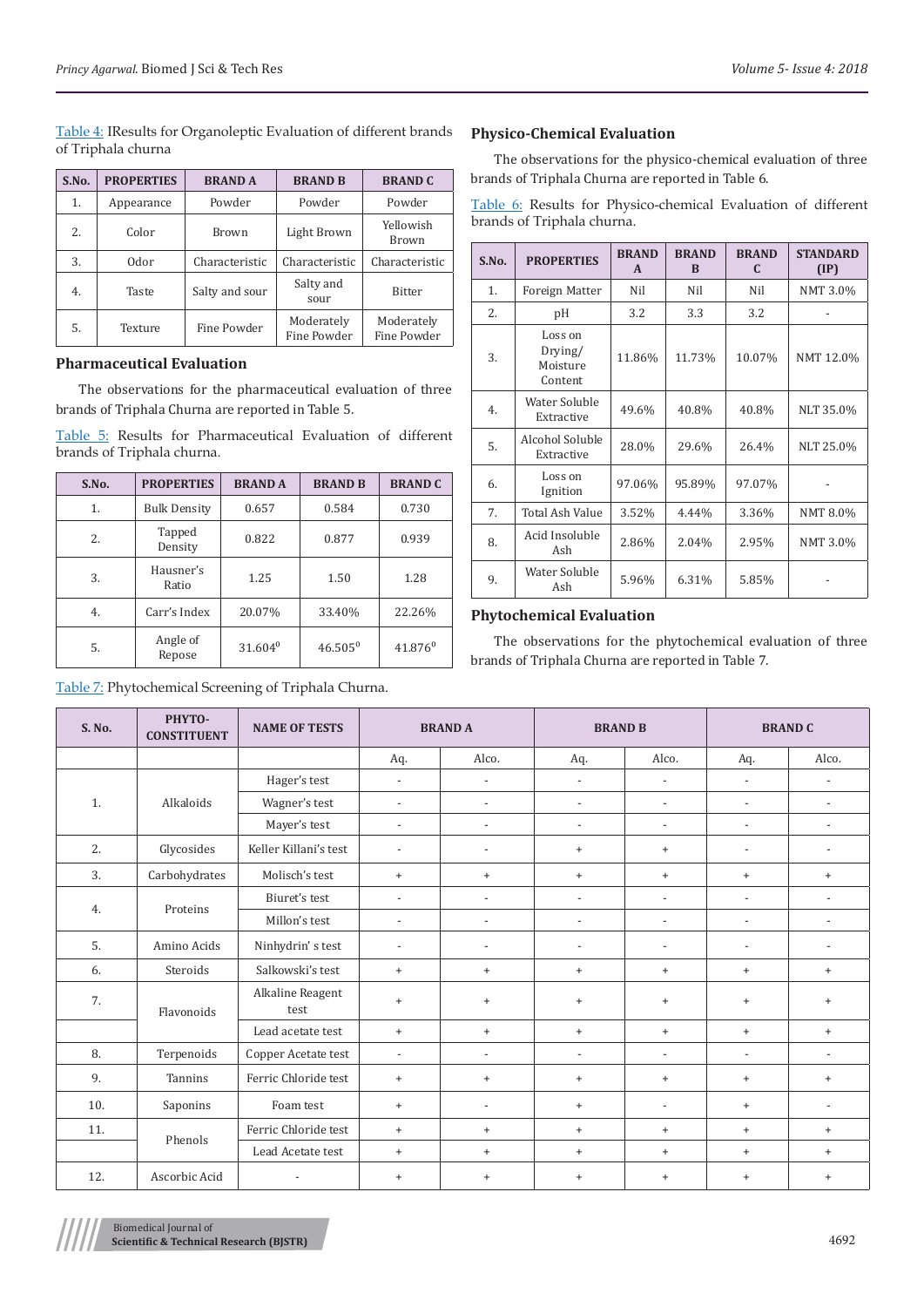#### **Determination of Heavy Metals (Lead and Cadmium)**

The observations for the heavy metal determination of three brands of Triphala Churna are reported in Table 8.

Table 8: Heavy metal analysis of Triphala Churna.

| S.No. | <b>PROPERTIES</b> | <b>BRANDA</b> | <b>BRAND B</b> | <b>BRAND</b> | <b>STANDARD</b><br>(API) |
|-------|-------------------|---------------|----------------|--------------|--------------------------|
| a.    | Lead              | 2.897         | 3.542          | 3.567        | 10 <sub>ppm</sub>        |
| b.    | Cadmium           | 0.232         | 0.135          | 0.227        | $0.3$ ppm                |

## **Discussion**

Triphala churna of Brand A was of powder form of Brown color with a characteristic odor and salty-sour taste. This preparation had pH value of 3.2, and Loss on drying value of 11.86% w/w. Preparation had Alcohol soluble extractives and Water soluble extractives values of 28.0%w/w and 49.6%w/w respectively. The bulk density and tapped density of the powder were 0.657 and 0.822 respectively. The powder flow was fair-good as it had the Carr's Index of 20.07% (Fair), Hausner's ratio of 1.25 (Fair) and Angle of repose of 31.604° (Good). It had Total Ash value of 3.52% w/w, and Acid insoluble ash and Water soluble ash value of 2.86% w/w and 5.96%w/w respectively. Loss on ignition was found 97.06%w/w. The concentrations for heavy metals Lead and Cadmium were found to be 2.897 and 0.232 respectively which were within the prescribed limits. Phytochemical screening revealed the presence of Carbohydrates, Steroids, Flavonoids, Tannins, Phenols and Ascorbic acid in both the extracts and of Saponins in aqueous extract only.

Triphala churna of Brand B was of powder form of Light brown color with a characteristic odor and salty-sour taste. This preparation had pH value of 3.3, and Loss on drying value of 11.73%w/w. Preparation had Alcohol soluble extractives and Water soluble extractives values of 29.6%w/w and 40.8%w/w respectively. The bulk density and tapped density of the powder were 0.584 and 0.877 respectively. The powder flow was poor-very poor as it had the Carr's Index of 33.40% (Very poor), Hausner's ratio of 1.50 (Very poor) and Angle of repose of 46.505° (Poor). It had Total Ash value of 4.44%w/w, and Acid insoluble ash and Water soluble ash value of 2.04%w/w and 6.31%w/w respectively. Loss on ignition was found 95.89%w/w. The concentrations for heavy metals Lead and Cadmium were found to be 3.542 and 0.135 respectively which were within the prescribed limits. Phytochemical screening revealed the presence of Glycosides, Carbohydrates, Steroids, Flavonoids, Tannins, Phenols and Ascorbic acid in both the extracts and of Saponins in aqueous extract only.

Triphala churna of Brand C was of powder form of Yellowish brown color with a characteristic odor and bitter taste. This preparation had pH value of 3.2, and Loss on drying value of 10.07%w/w. Preparation had Alcohol soluble extractives and Water soluble extractives values of 26.4%w/w and 40.8%w/w respectively. The bulk density and tapped density of the powder were 0.730 and 0.939 respectively. The powder flow was passable as it had the Carr's Index of 22.26% (Passable), Hausner's ratio of 1.28 (Passable) and Angle of repose of 41.876° (Passable). It had

Total Ash value of 3.36% w/w, and Acid insoluble ash and Water soluble ash value of 2.95%w/w and 5.85%w/w respectively. Loss on ignition was found 97.07%w/w. The concentrations for heavy metals Lead and Cadmium were found to be 3.567 and 0.227 respectively which were within the prescribed limits. Phytochemical screening revealed the presence of Carbohydrates, Steroids, Flavonoids, Tannins, Phenols and Ascorbic acid in both the extracts and of Saponins in aqueous extract only.

## **Conclusion**

Thus, all the parameters of three brands of Triphala Churna had approximately similar values and were compatible with the standard values mentioned in the Pharmacopoeias except that there was a considerable difference between the flow properties of the powder of all three brands. Hence, from the overall results it can be concluded that phytochemical and analytical evaluation of all the formulations should be done analytically on every batch so as to optimize the final product according to the Pharmacopoeial standards which probably has an impact on the therapeutic activity of the product. The results obtained from the study could be utilized as a reference for setting limits for the reference standards for the quality control and quality assurance of these drugs.

#### **Acknowledgement**

Author is thankful to his guide and co-guides for their encouragement towards research work. Also giving thanks and appreciates to Dr. H.S. Purohit, Professor and HOD and Dr. Gajanand Jat, Assistant professor, Department of Agricultural Chemistry and Soil Sciences, Rajasthan College of Agriculture, Udaipur, Rajasthan for their timely suggestions and for providing necessary facilities to carry out the research work**.**

### **References**

- 1. Jarald EE (2007) Textbook of pharmacognosy and Phytochemistry. 1st ed. New Delhi (IN):CBS publication.
- 2. Pinjari EK, Patil HR, Navade JR, Chaudhari NB, DeshmukhTA (2017) Review on standardization of herbal drugs. SPER J Anal Drug Regul Aff 2(2):33-39.
- 3. [Peterson CT, Denniston K, Chopra D \(2017\) Therapeutic Uses of Triphala](https://www.ncbi.nlm.nih.gov/pmc/articles/PMC5567597/) [in Ayurvedic Medicine. Journal of Alternative and Complementary](https://www.ncbi.nlm.nih.gov/pmc/articles/PMC5567597/) [Medicine 23\(8\):607-614.](https://www.ncbi.nlm.nih.gov/pmc/articles/PMC5567597/)
- 4. [Kumar NS, Nair AS, Nair AM, Murali M \(2016\) Pharmacological](http://www.phytojournal.com/archives/?year=2016&vol=5&issue=3&part=A&ArticleId=852) [and therapeutic effects of triphala – A literature review. Journal of](http://www.phytojournal.com/archives/?year=2016&vol=5&issue=3&part=A&ArticleId=852) [Pharmacognosy and Phytochemistry 5\(3\): 23-27.](http://www.phytojournal.com/archives/?year=2016&vol=5&issue=3&part=A&ArticleId=852)
- 5. Kokate CR, Purohit AP, Gokhale SB, Pharmacognosy (2010) In: Kokate CR, Purohit AP, Gokhale SB. (Kokate CR) Pharmacognosy .(45th ed), Vol. I, Nirali Prakashan. Pune, India.
- 6. Anonymous(2016). The Ayurvedic Pharmacopoeia of India Part 1.  $(1^{st}$ edn), Vol. 9. Government of India, Ministry of AYUSH. Ghaziabad (IN): Pharmacopoeia Commission for Indian Medicine & Homoeopathy.
- 7. Anonymous. WHO Guidelines for assessing quality of herbal medicines with reference to contaminants and residues (2007). Geneva (Switzerland): World Health Organization. Available from: http://apps. who.int/medicinedocs/documents/s14878e/s14878e.pdf
- 8. Khandelwal KR (2016) Practical Pharmacognosy- Techniques and Experiments. 26th ed. Pune (IN): Nirali Prakashan.